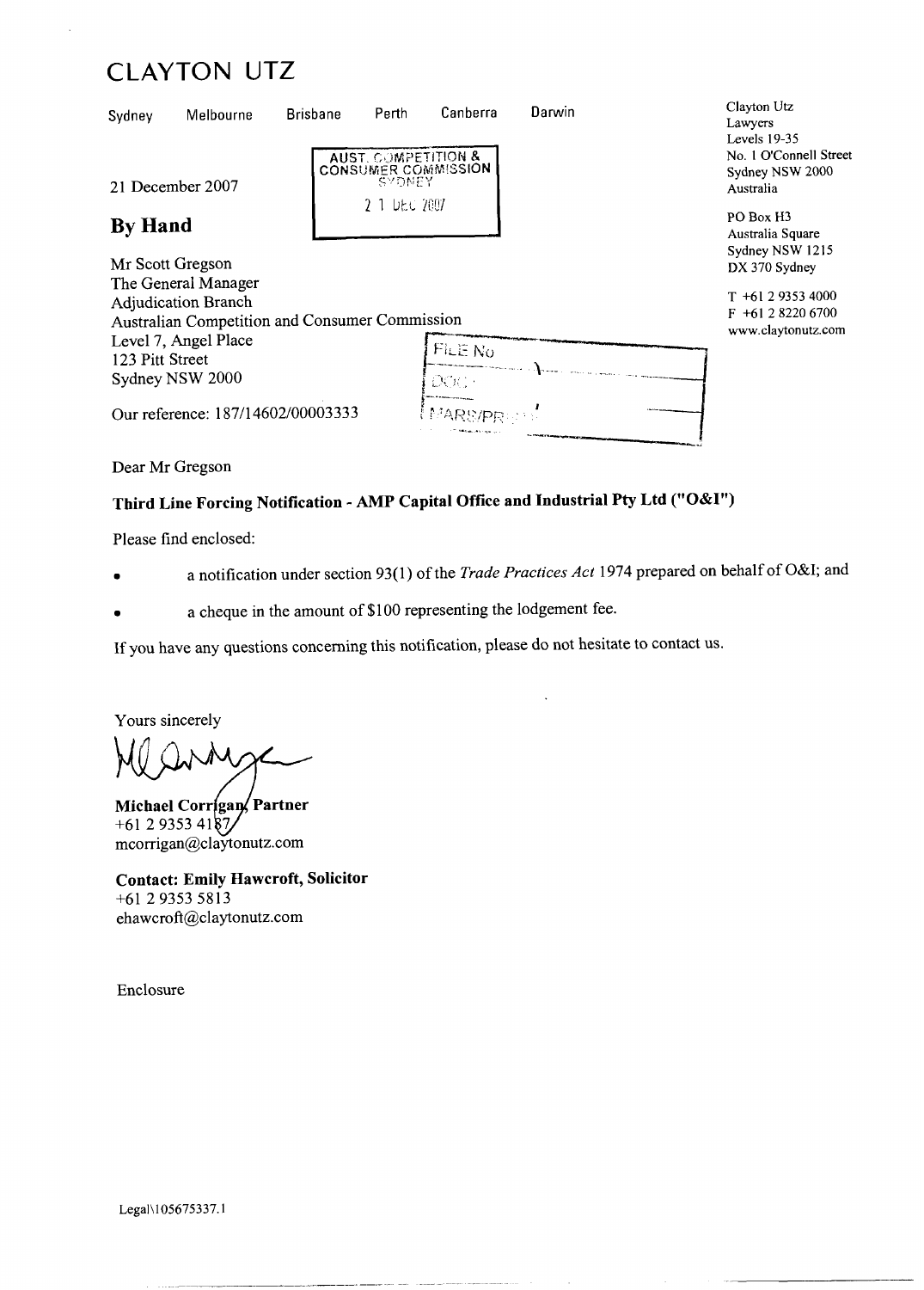|  |              | CONSUMER COMPETITION & |
|--|--------------|------------------------|
|  | 2 1 DEC 2007 |                        |
|  |              |                        |

# Form G

*Commonwealth of Australia*<br>*Trade Practices Act 1974 — subsection 93 (1)* **NOTIFICATION OF EXCLUSIVE DEALING** 

To the Australian Competition and Consumer Commission:

Notice is hereby given, in accordance with subsection 93 (1) of the *Trade Practices Act* 1974, of particulars of conduct or of proposed conduct of a kind referred to subsections 47 (2), (3), (4), (5), (6), (7), (8) or (9) of that Act in which the person giving notice engages or proposes to engage.

PLEASE FOLLOW DIRECTIONS ON BACK OF THIS FORM

# **1. Applicant**

(a) Name of person giving notice: *(Refer to direction 2)* 

N93260

AMP Capital Office and Industrial Pty Ltd ABN 44 099 105 094 ("O&I") (for and on behalf of itself and AMP Capital Investors Limited ABN 59 001 777 591 ("ACI")).

(b) Short description of business carried on by that person: *(Refer to direction* 3)

> ACI is a specialist investment manager, providing specialist investment opportunities to suit.our clients' individual needs. O&I is one of the industry's largest in-house asset, property and development management teams, bringing specialist skills and extensive experience to the management of ACI's Australian property portfolio. O&I manages a portfolio of more than 1.2 million square metres over 86 properties including Sydney's Angel Place. O&I manages property for investors including superannuation companies.

(c) Address in Australia for service of documents on that person:

Clayton Utz Solicitors Levels 19 - 35 No. 1 O'Connell Street Sydney NS W 2000 Telephone: (02) 9353 4000 Fax: (02) 8220 6700 Michael Corrigan / Emily Hawcroft Attention: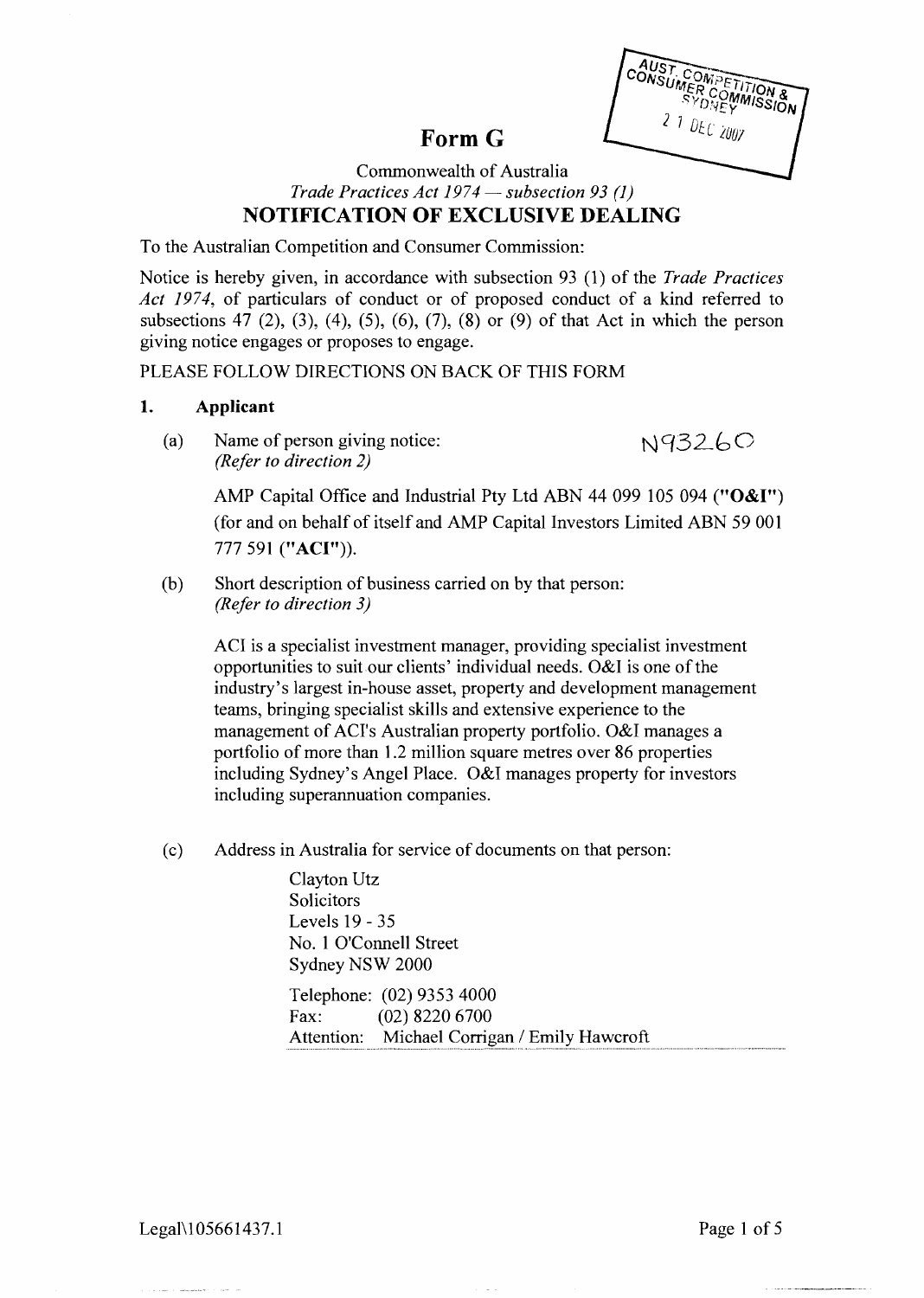## **2.** Notified arrangement

(a) Description of the goods or services in relation to the supply or acquisition of which this notice relates:

The services to which this notice relates is the acquisition by O&I, on behalf of ACI, of property maintenance services from contractors such as plumbers and electricians for the various properties managed by ACI.

(b) Description of the conduct or proposed conduct:

O&I will engage contractors to provide property maintenance services for the ACI portfolio on the condition that the contractors become members of The International Compliance Information Exchange ("iCiX") and establish their own business site within iCiX ("Conduct"). iCiX is an online application for the exchange of compliance documentation between 0&I and its contractors on an ongoing basis.

### *(Refer to direction 4)*

# **3.** Persons, or classes of persons, affected or likely to be affected by the notified conduct

(a) Class or classes of persons to which the conduct relates: *(Refer to direction 5)* 

Contractors providing property maintenance services.

- (b) Number of those persons:
	- (i) At present time:

331.

(ii) Estimated within the next year: *(Refer to direction 6)* 

Not expected to be materially different to the number at present time.

(c) Where number of persons stated in item 3 (b) (i) is less than 50, their names and addresses:

Not applicable.

#### 4. Public benefit claims

(a) Arguments in support of notification: *(Refer to direction 7)* 

> The main benefit in having contractors as members of iCiX is that it enables a more robust register of contractor insurance and any relevant trade licences and greatly reduces any risk of contractors who do not have adequate insurance cover from working on various properties managed by ACI. iCiX enables O&I to check that contractors have current public

> > $\dot{\omega}$  is a set of

Page 2 of *5* 

.<br>The contract communication of the contract contract of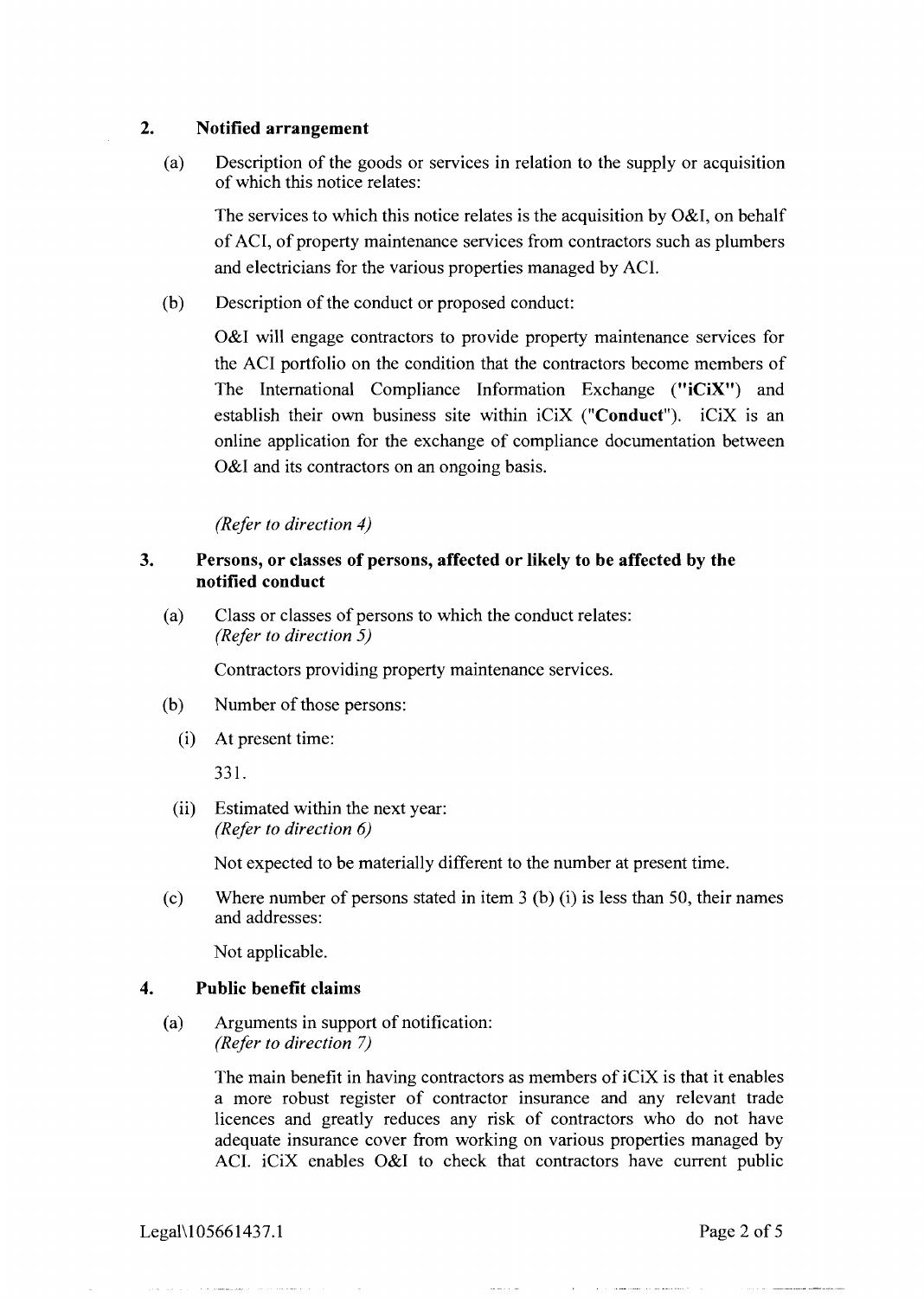liability, workers compensation, professional indemnity and other relevant insurances. The expected benefits arising out of the Conduct are passed on to tenants and visitors to ACI's buildings. As controller of premises (under the *Occupational Health* & *Safety Act 2000 (NSW)* and other state based legislation), the Conduct assists in ACI's risk management approach to protect ACI's tenants and visitors to ACI's buildings, and ultimately benefits investors across Australia.

In the future the system is intended to be utilised for other compliance information such as 'Contractor Inductions' as required by various state legislation. By utilising the iCiX systems ACI will benefit from a more efficient online system when engaging existing contractors and for checking of insurances for new contractors.

Moreover, the Conduct will encourage competition both amongst contractors to improve and maintain standards and compliance.

(b)Facts and evidence relied upon in support of these claims:

None in addition to those facts already described above.

#### **5. Market definition**

Provide a description of the market(s) in which the goods or services described at 2 (a) are supplied or acquired and other affected markets including: significant suppliers and acquirers; substitutes available for the relevant goods or services; any restriction on the supply or acquisition of the relevant goods or services (for example geographic or legal restrictions): *(Refer to direction 8)* 

The markets

- (i) the markets for the acquisition of property maintenance services from contractors; and
- (ii) the market in which the services described in  $2(a)$  above are supplied.

# Legal\105661437.1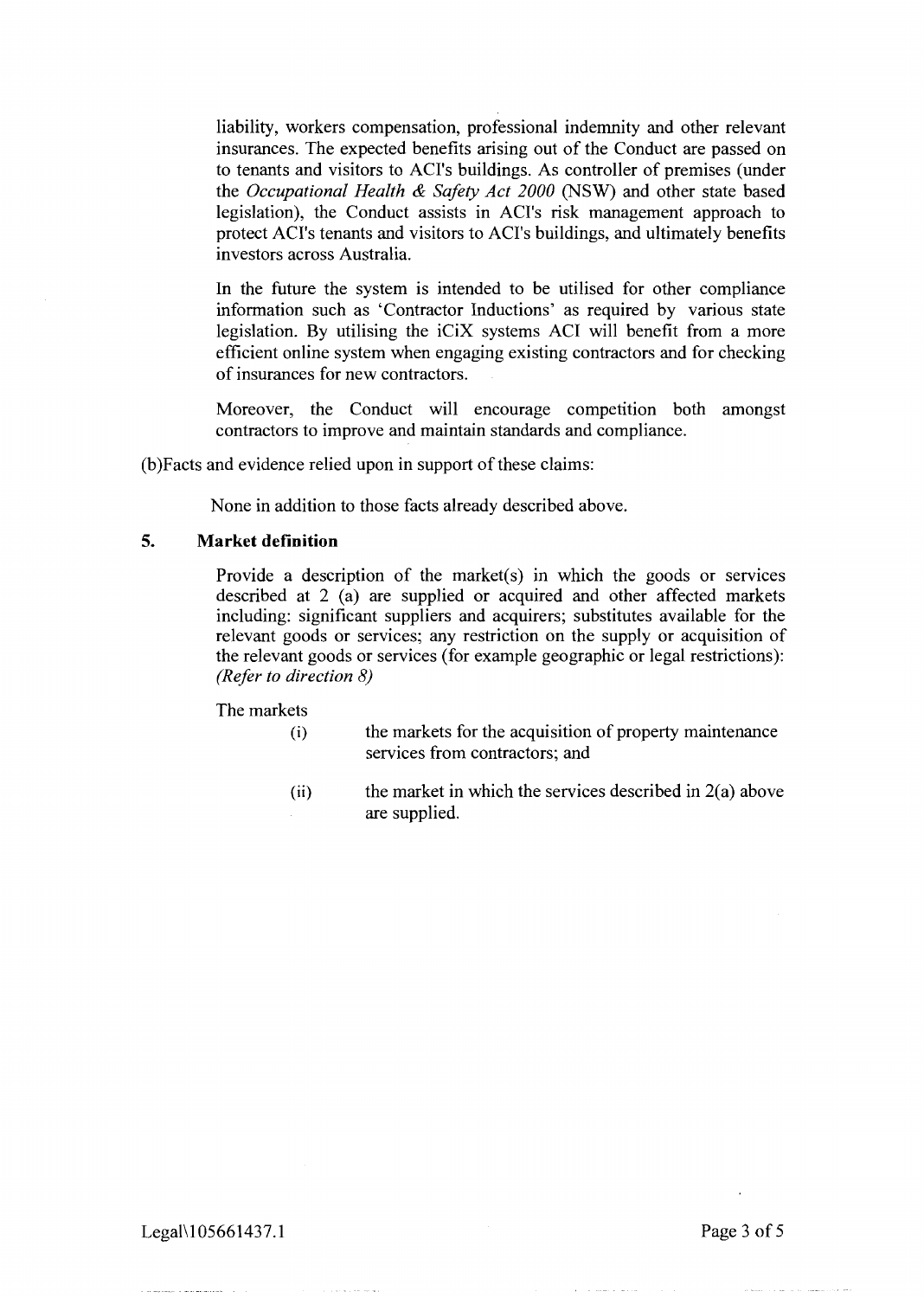#### **6. Public detriments**

(a) Detriments to the public resulting or likely to result from the notification, in particular the likely effect of the notified conduct on the prices of the goods or services described at 2 (a) above and the prices of goods or services in other affected markets: *(Refer to direction 9)* 

The public benefits described in 4(a) above outweigh any perceived public detriments. A contractor who does not wish to be a member of iCiX is free to operate as a contractor for other property managers. There will continue to be vigorous and effective competition in the relevant markets. The Conduct will have negligible, if any, impact on competition in those markets.

O&I notes the small number of contractors, relative to the overall size of the market for the provision of these services, affected by the Conduct and their choice as to whether to supply their services to O&I.

(b)Facts and evidence relevant to these detriments:

None in addition to those facts already described above.

### **7. Further information**

(a) Name, postal address and contact telephone details of the person authorised to provide additional information in relation to this notification:

> Clayton Utz **Solicitors** Levels 19 - 35 No. 1 O'Connell Street Sydney NSW 2000

Telephone: (02) 9353 4000 Fax:  $(02)$  8220 6700 Attention: Michael Corrigan / Emily Hawcroft

 $Dated..... 21/(2/07)$ Signed by/on behalf of the applicant 2000.000.000.000.000 (Signature) (Full Name)  $^{\text{(Organisation)}}$   $\rho$   $\rho \rho$   $\tau \wedge \varepsilon \mathcal{R}$ 

(Position in Organisation)

2 1 DEC 2007

 $Legal\105661437.1$